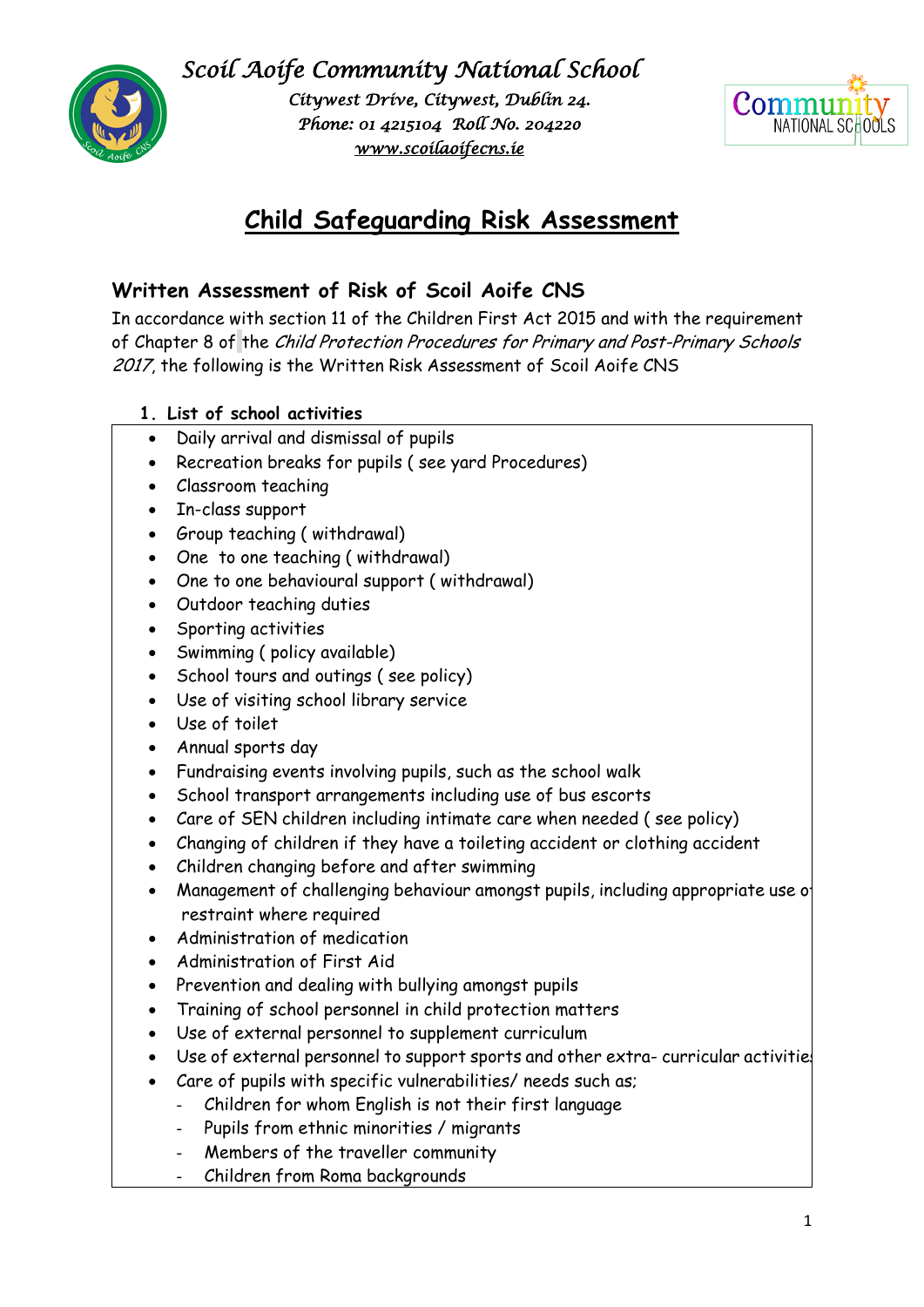



- Pupils perceived to be LGBT
- Pupils of minority religious faiths
- Children in care
- Children on CPNS( Child Protection Notification System)
- Recruitment of school personnel including
	- Teachers / SNAs
	- Caretaker / secretary / cleaners
	- Sports coaches
	- External tutors / guest speakers
	- Volunteers / parents in school activities
	- Visitors / contractors present in school during school hours
	- Visitors / contractors present during after school activities
- Participation by pupils in religious ceremonies / religious instruction / retreats external to the school
- Use of Information and Communication Technology by pupils in the school
- Students from post primary on work experience in the school
- Trainee SNAs on work experience
- Use of video / photography / other media to record school events
- After school use of school premises by other organisations
- Use of school premises by other organisation during the school day
- Afterschool club
- Use of appropriate media by teachers in classroom photos, videos
- Use of separate changing areas for students with disabilities

- **2. The school has identified the following risk of harm in respect of its activities –**
	- Risk of harm not being recognised by school personnel
	- Risk of harm not being reported properly and promptly by school personnel
- Risk of child being harmed in the school by a member of school personnel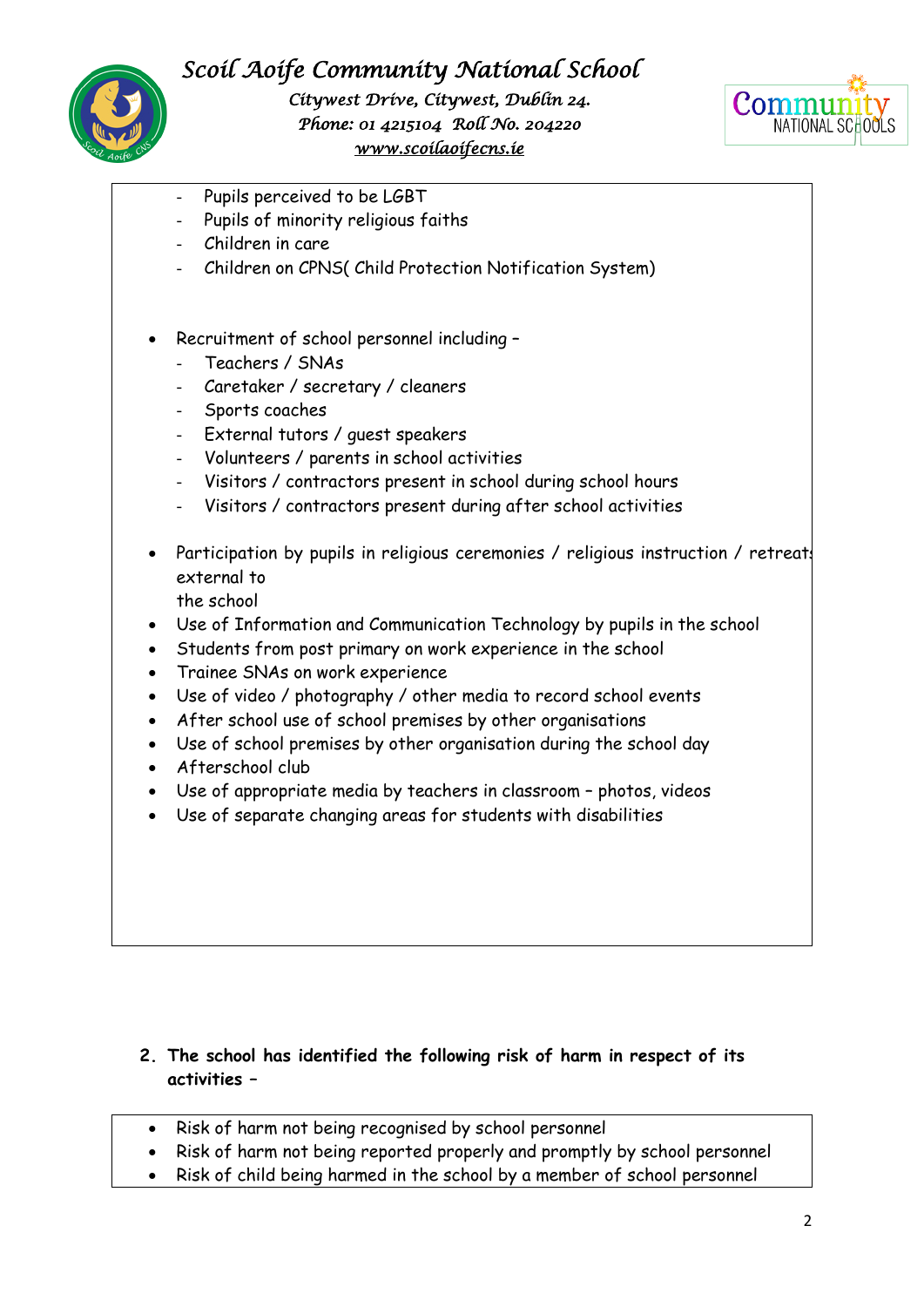



- Risk of child being harmed in school by another child
- Risk of child being harmed in the school by visitor or volunteer to the school
- Risk of child being harmed by a member of school personnel, a member of staf of

another organisation or other person while the child is engaging in " afterschool activities".

eg school trip , swimming lessons.

- Risk of harm due to bullying of child
- Risk of harm due to inadequate supervision of children in school
- Risk of harm due to inadequate supervision of children while attending out of school

activities

• Risk of harm due to inappropriate relationship or communication between child and another

Child or adult

• Risk of harm due to child inappropriately accessing / using computers, socid media,

phones and devices while at school.

- Risk of harm to children with SEN who have particular vulnerabilities.
- Risk of harm to children while receiving intimate care.
- Risk of harm due to inadequate code of behaviour.
- Risk of harm in one to one teaching, counselling, coaching situation.
- Risk of harm due to member of school personnel communicating with pupils in an inappropriate manner via social media, texting digital device or other manner.
- Risk of harm caused by member of school personnel accessing / circulating / inappropriate material via social media, texting, digital device or other manner.
- **3. The school has the following procedures in place to address the risks of harm identified in this assessment –**

 $\bullet$ 

All school personnel are provided with a copy of the school's Child Safeguarding **Statement** 

- The Child Protection Procedures for Primary and Post Primary Schools 2017 are made available for all school personnel
- School Personnel are required to adhere to the CP Procedures for Primary and Post

Primary Schools 2017 and all registered teaching staff are required to adhere to the

Children First Act 2015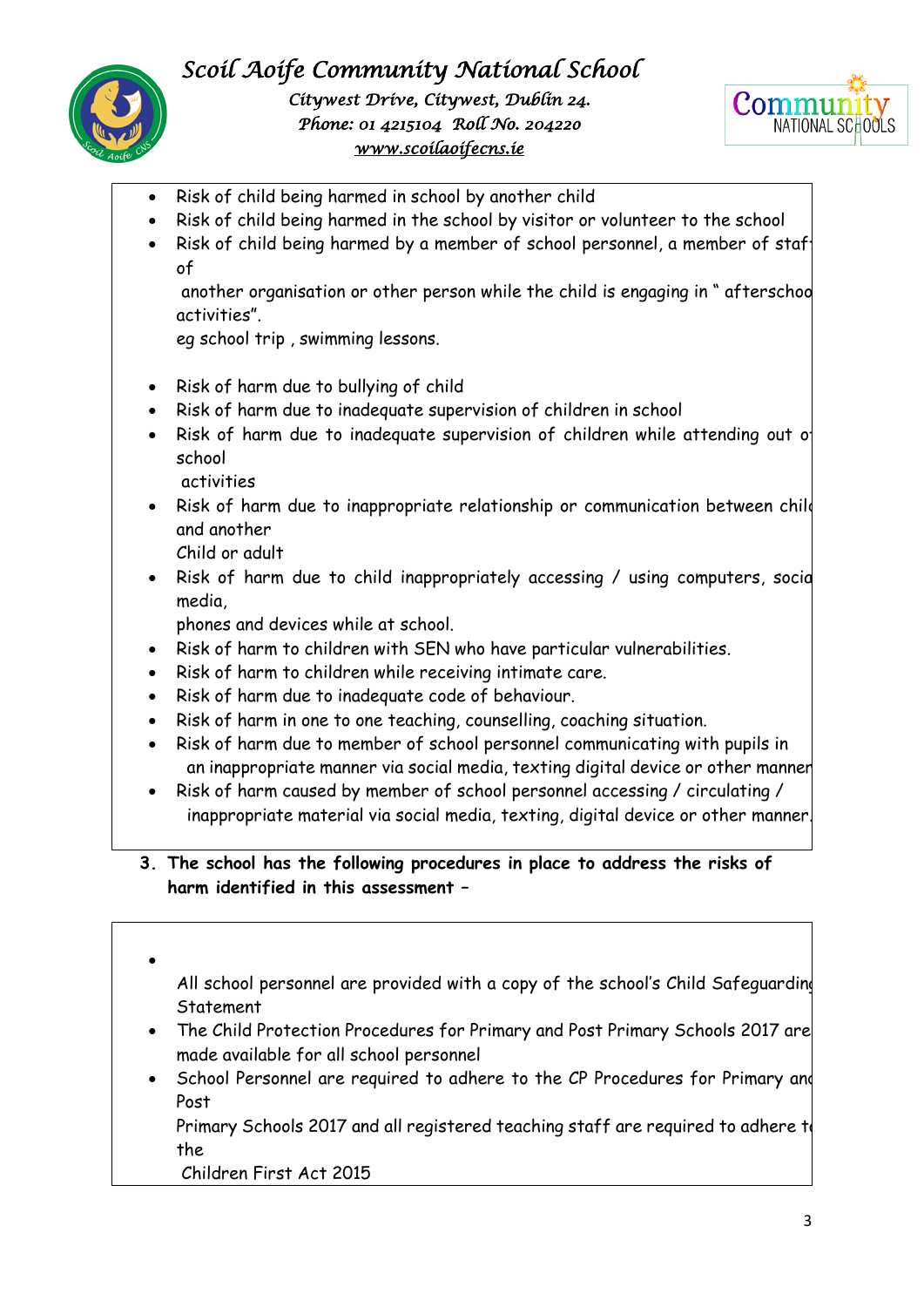



- The school implements the STAY SAFE programme
- The school implements the SPHE curriculum
- The school implements " Zippy's Friends" and Choice Theory programme.
- The school implements an Anti-Bullying policy which adheres to DoES guidelines.
- The school has yard / playground procedures to ensure appropriate supervision of

children during assembly, dismissal and breaks

- the school has a policy for clear procedures in respect of school tours
- the school has a Health and Safety Policy
- the school adheres to the requirements of the Garda vetting legislation and relevant

DES circulars in relation to recruitment and Garda vetting.

- The school follows the codes of conduct for school personnel as agreed with the relevant partners such as INTO, IMPACT and the Teaching Council.
- The school complies with the agreed disciplinary procedures for teaching staff and SNAs
- The school has a SET policy
- The school has an intimate care policy / plan in respect of students who require such care
- The school has procedures in place for the administration of medication
- The school has provided each member of school staff with a copy of the schools Child Safeguarding Statement
- Ensures all new staff are provided with the above
- Encourages all staff to avail of relevant training
- Encourages BOM members to avail of relevant training
- Maintains records of all staff and board members training
- The school has procedures for the admin of First Aid
- The school has in place a Code of Behaviour for pupils
- The school has an Acceptable Use Policy for staff and for pupils in respect of usage of ICT
- The school has in place a Critical Management Plan
- The school has procedures for the use of external persons to supplement delivery of

the curriculum

- The school has procedures for the use of external sports coaches
- The school has procedures for student teacher placement
- The school has procedures in respect of Post Primary work experience students
- The school has in place a policy and procedure in respect of Accident and Incident reporting and investigation policyd
- The school adheres to the Data Protection Policy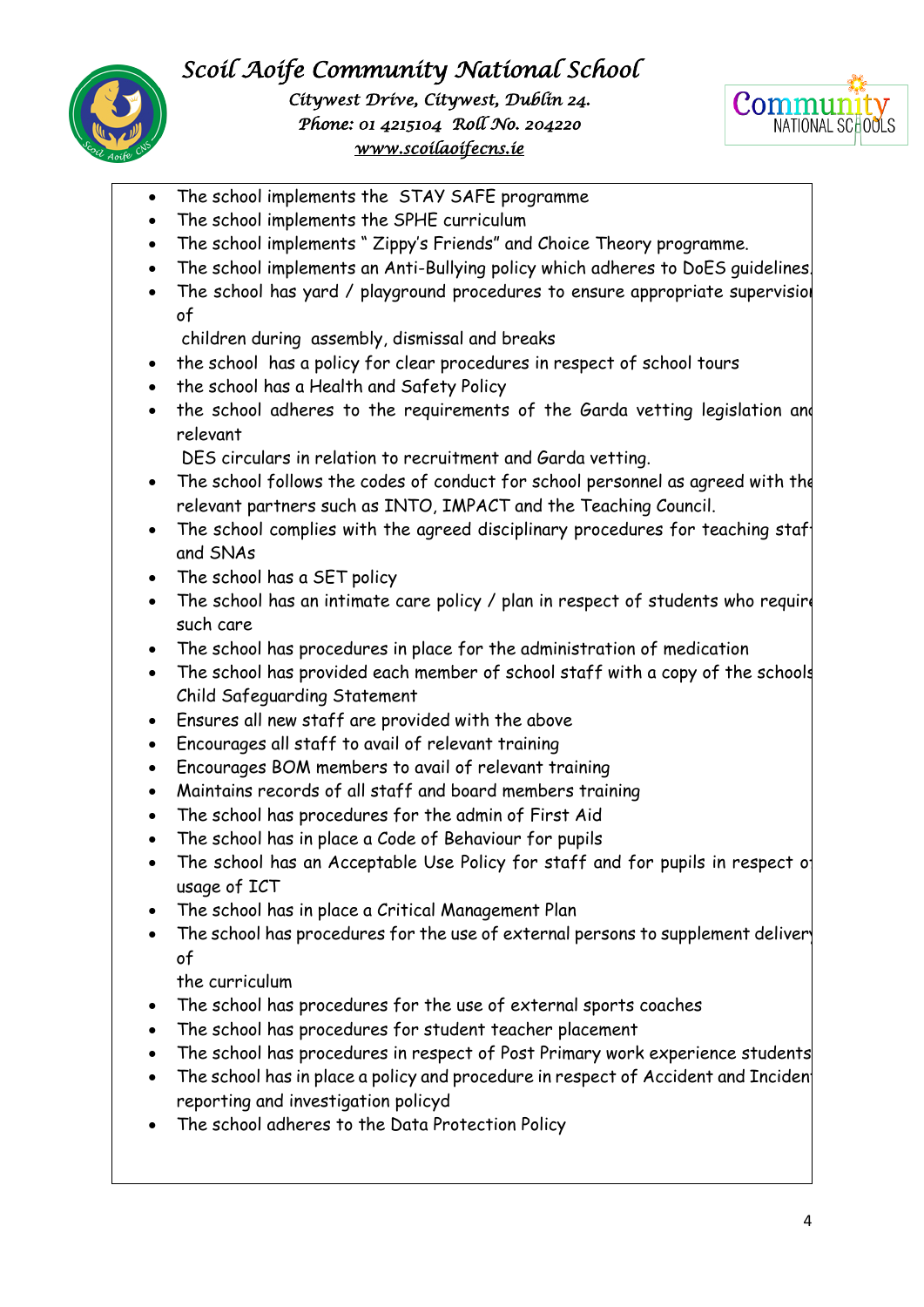

*Citywest Drive, Citywest, Dublin 24. Phone: 01 4215104 Roll No. 20422o www.scoilaoifecns.ie* 



Information on the Tusla Children First e-Learning programme can be accessed here:

<http://www.tusla.ie/children-first/children-first-e-learning-programme>

|                | <b>Important Note:</b> It should be noted that risk in the context of this risk assessment is |
|----------------|-----------------------------------------------------------------------------------------------|
| the risk of    |                                                                                               |
|                | "harm" as defined in the Children First Act 2015 and not general health and safety risk       |
| The definition |                                                                                               |
|                | of harm is set out in Chapter 4 of the Child Protection Procedures for Primary and Post       |
| Primary        |                                                                                               |
| Schools 2017   |                                                                                               |

In undertaking this risk assessment, the board of management has endeavoured to identify as far as possible the risks of harm that are relevant to this school and to ensure that adequate procedures are in place to manage all risks identified. While it is not possible to foresee and remove all risk of harm, the school has in place the procedures listed in this risk assessment to manage and reduce risk to the greatest possible extent.

This risk assessment has been completed by the Board of Management on March  $7<sup>th</sup>$ 2018. It shall be reviewed as part of the school's annual review of its Child Safeguarding Statement.

Sianed Sine and the set of the set of the set of the set of the set of the set of the set of the set of the set of the set of the set of the set of the set of the set of the set of the set of the set of the set of the set

Chairperson, Board of Management

Signed \_\_\_\_\_\_\_\_\_\_\_\_\_\_\_\_\_\_\_\_\_\_\_\_\_\_\_\_\_\_\_\_\_\_\_\_\_ Date \_\_\_\_\_\_\_\_\_\_\_\_\_\_\_\_

Principal/Secretary to the Board of Management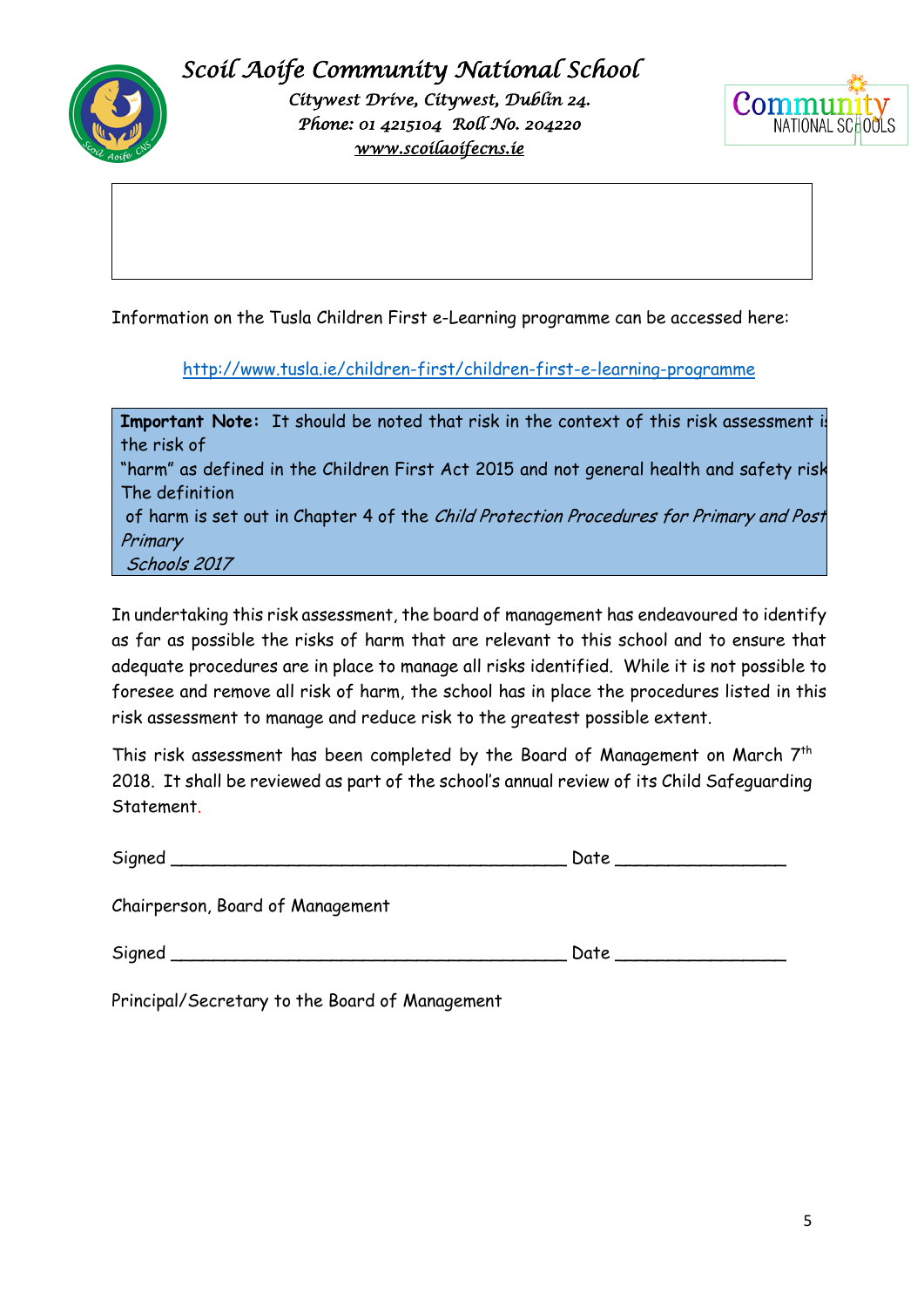



## **Template 2: Child Safeguarding Statement Template**

[Insert school name] is a primary/post-primary school providing primary/post-primary education to pupils from Junior Infants to Sixth Class/First Year to Leaving Certificate Year (delete as appropriate).

In accordance with the requirements of the Children First Act 2015, Children First: National Guidance for the Protection and Welfare of Children 2017, the Child Protection Procedures for Primary and Post Primary Schools 2017 and Tusla Guidance on the preparation of Child Safeguarding Statements, the Board of Management of [insert school name] has agreed the Child Safeguarding Statement set out in this document.

- 1 The Board of Management has adopted and will implement fully and without modification the Department's Child Protection Procedures for Primary and Post Primary Schools 2017 as part of this overall Child Safeguarding Statement
- 2 The Designated Liaison Person (DLP) is

 $\overline{\phantom{a}}$  , and the contract of the contract of the contract of the contract of the contract of the contract of the contract of the contract of the contract of the contract of the contract of the contract of the contrac

3 The Deputy Designated Liaison Person (Deputy DLP is\_\_\_\_\_\_\_\_\_\_\_\_\_\_\_\_\_\_\_\_\_\_\_\_\_\_\_\_\_\_\_\_\_\_

4 The Board of Management recognises that child protection and welfare considerations permeate all aspects of school life and must be reflected in all of the school's policies, procedures, practices and activities In its policies, procedures, practices and activities, the school will adhere to the following principles of best practice in child protection and welfare:

The school will:

- recognise that the protection and welfare of children is of paramount importance, regardless of all other considerations;
- fully comply with its statutory obligations under the Children First Act 2015 and other relevant legislation relating to the protection and welfare of children;
- fully co-operate with the relevant statutory authorities in relation to child protection and welfare matters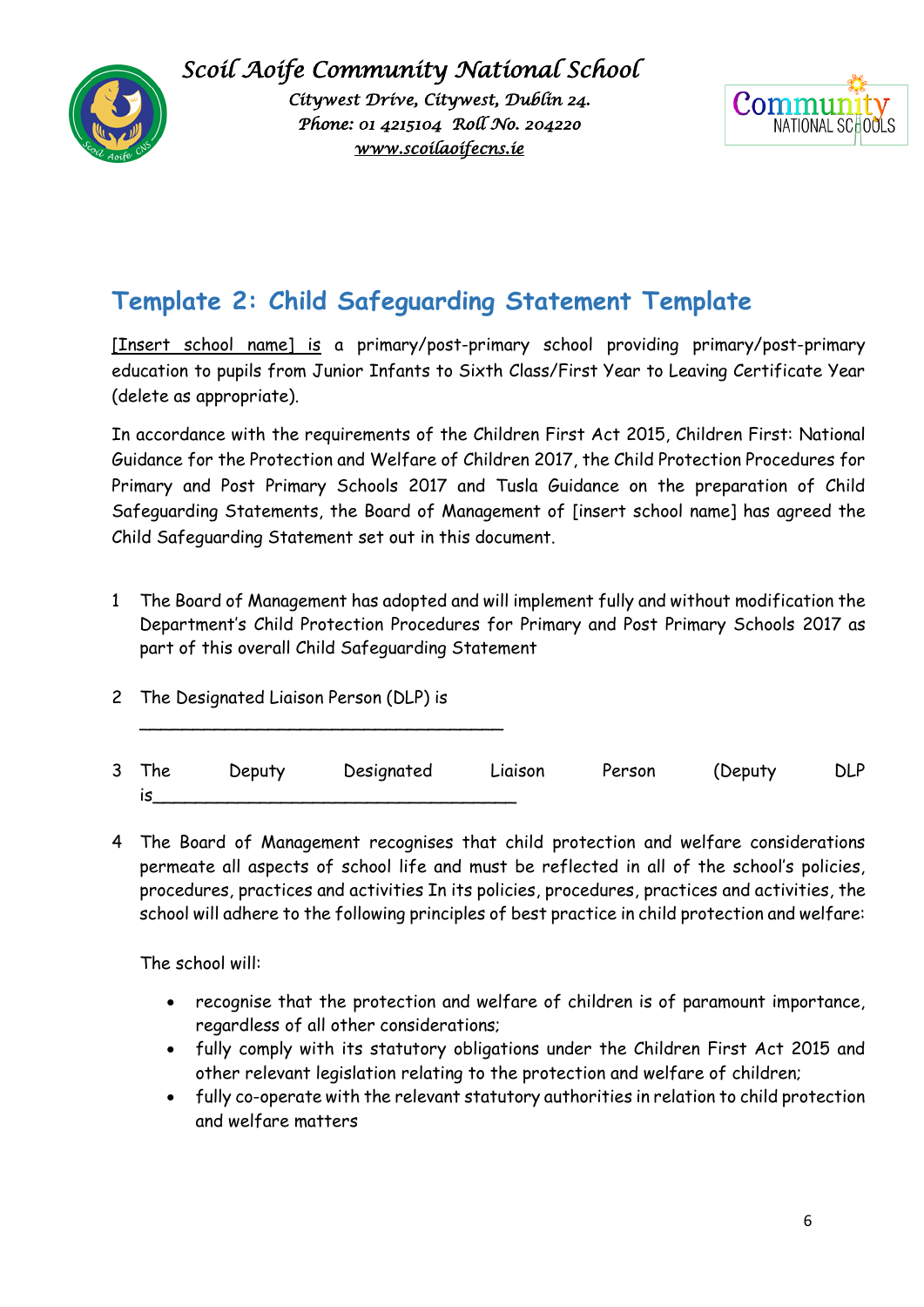



- adopt safe practices to minimise the possibility of harm or accidents happening to children and protect workers from the necessity to take unnecessary risks that may leave themselves open to accusations of abuse or neglect;
- develop a practice of openness with parents and encourage parental involvement in the education of their children; and
- fully respect confidentiality requirements in dealing with child protection matters.

The school will also adhere to the above principles in relation to any adult pupil with a special vulnerability.

- 5 The following procedures/measures are in place:
	- In relation to any member of staff who is the subject of any investigation (howsoever described) in respect of any act, omission or circumstance in respect of a child attending the school, the school adheres to the relevant procedures set out in Chapter 7 of the Child Protection Procedures for Primary and Post-Primary Schools 2017 and to the relevant agreed disciplinary procedures for school staff which are published on the DES website.
	- In relation to the selection or recruitment of staff and their suitability to work with children, the school adheres to the statutory vetting requirements of the National Vetting Bureau (Children and Vulnerable Persons) Acts 2012 to 2016 and to the wider duty of care guidance set out in relevant Garda vetting and recruitment circulars published by the DES and available on the DES website.
	- In relation to the provision of information and, where necessary, instruction and training, to staff in respect of the identification of the occurrence of harm (as defined in the 2015 Act) the school-
		- $\triangleright$  Has provided each member of staff with a copy of the school's Child Safeguarding **Statement**
		- Ensures all new staff are provided with a copy of the school's Child Safeguarding Statement
		- $\triangleright$  Encourages staff to avail of relevant training
		- Encourages Board of Management members to avail of relevant training
		- $\triangleright$  The Board of Management maintains records of all staff and Board member training
	- In relation to reporting of child protection concerns to Tusla, all school personnel are required to adhere to the procedures set out in the Child Protection Procedures for Primary and Post-Primary Schools 2017, including in the case of registered teachers, those in relation to mandated reporting under the Children First Act 2015.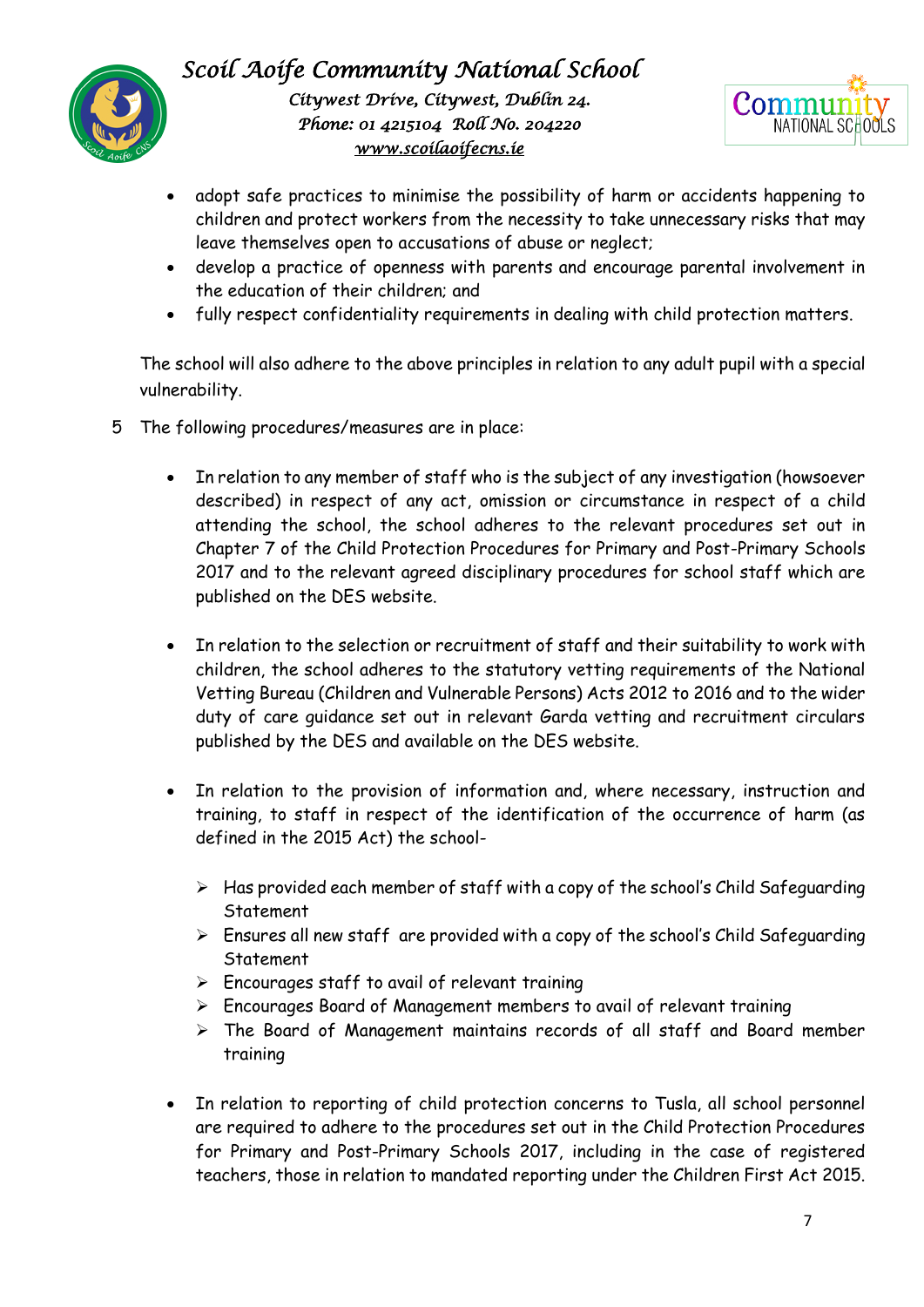



- In this school the Board has appointed the abovenamed DLP as the "relevant person" (as defined in the Children First Act 2015) to be the first point of contact in respect of the s child safeguarding statement.
- All registered teachers employed by the school are mandated persons under the Children First Act 2015.
- In accordance with the Children First Act 2015, the Board has carried out an assessment of any potential for harm to a child while attending the school or participating in school activities. A written assessment setting out the areas of risk identified and the school's procedures for managing those risks is attached as an appendix to these procedures.
- The various procedures referred to in this Statement can be accessed via the school's website, the DES website or will be made available on request by the school.

**Note:** The above is not intended as an exhaustive list. Individual Boards of Management shall also include in this section such other procedures/measures that are of relevance to the school in question.

- 6 This statement has been published on the school's website and has been provided to all members of school personnel, the Parents' Association (if any) and the patron. It is readily accessible to parents and guardians on request. A copy of this Statement will be made available to Tusla and the Department if requested.
- 7 This Child Safeguarding Statement will be reviewed annually or as soon as practicable after there has been a material change in any matter to which this statement refers.

This Child Safeguarding Statement was adopted by the Board of Management on  $\blacksquare$   $\blacksquare$   $\blacksquare$   $\blacksquare$ 

Signed: \_\_\_\_\_\_\_\_\_\_\_\_\_\_\_\_\_\_\_\_\_\_\_\_\_ Signed:

Management

 $\overline{\phantom{a}}$  , and the contract of the contract of the contract of the contract of the contract of the contract of the contract of the contract of the contract of the contract of the contract of the contract of the contrac

Chairperson of Board of Management Principal/Secretary to the Board of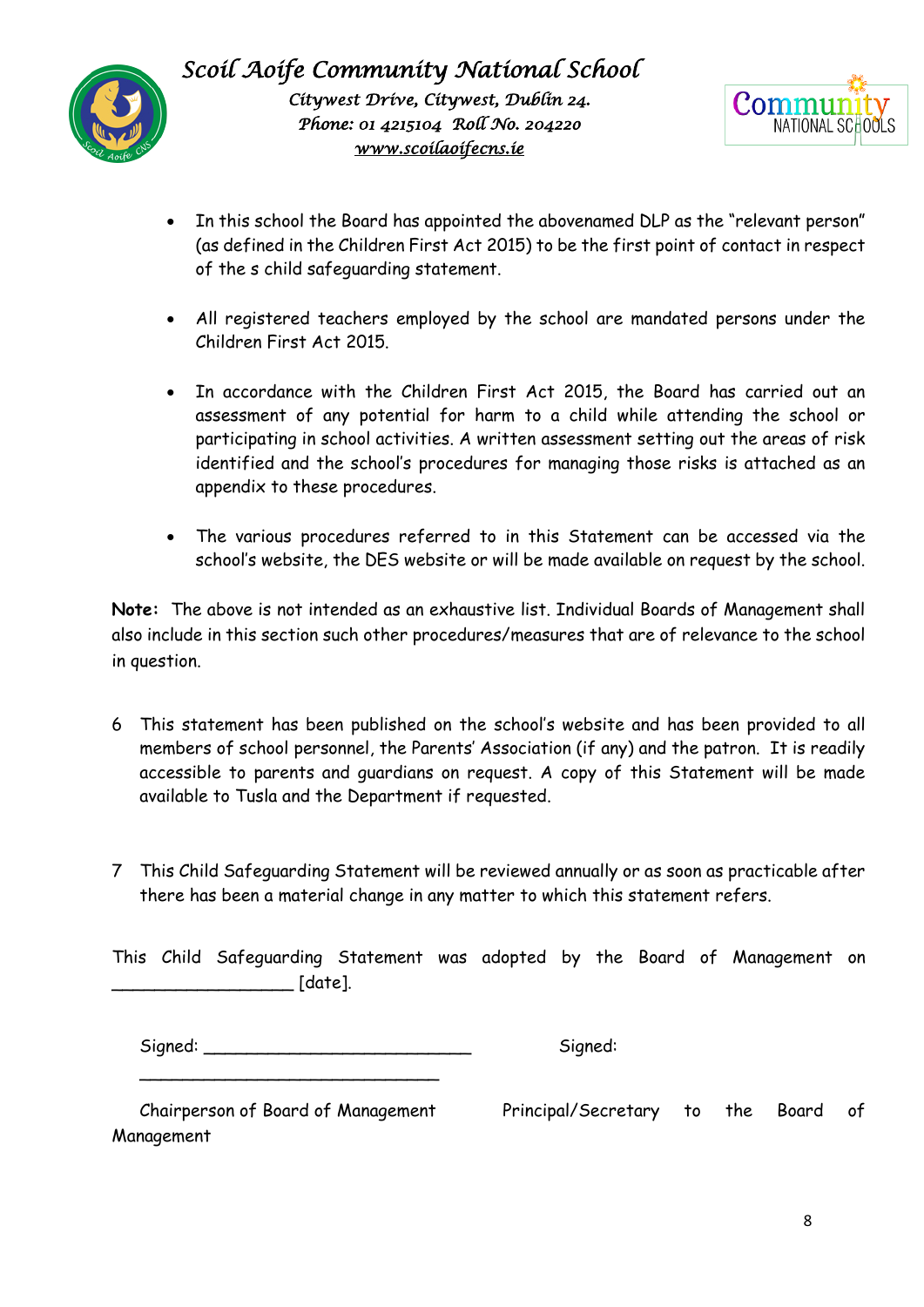

*Citywest Drive, Citywest, Dublin 24. Phone: 01 4215104 Roll No. 20422o www.scoilaoifecns.ie* 



Date: \_\_\_\_\_\_\_\_\_\_\_\_\_\_\_\_\_\_\_\_\_\_\_\_\_\_ Date: \_\_\_\_\_\_\_\_\_\_\_\_\_\_\_\_\_\_\_

### **Template 3: Checklist for Review of the Child Safeguarding Statement**

The Child Protection Procedures for Primary and Post-Primary Schools 2017 require the Board of Management must undertake a review of its Child Safeguarding Statement and that the following checklist shall be used for this purpose. The review must be completed every year or as soon as practicable after there has been a material change in any matter to which the Child Safeguarding Statement refers. Undertaking an annual review will also ensure that a school also meets its statutory obligation under section 11(8) of the Children First Act 2015, to review its Child Safeguarding Statement every two years.

The checklist is designed as an aid to conducting this review and is not intended as an exhaustive list of the issues to be considered. Individual Boards of Management shall include other items in the checklist that are of relevance to the school in question.

As part of the overall review process, Boards of Management should also assess relevant school policies, procedures, practices and activities vis a vis their adherence to the principles of best practice in child protection and welfare as set out in the school's Child Safeguarding Statement, the Children First Act 2015 and the Child Protection Procedures for Primary and Post-Primary Schools 2017.

|                                                                                                                                                                                                   | Yes/No |
|---------------------------------------------------------------------------------------------------------------------------------------------------------------------------------------------------|--------|
| 1. Has the Board formally adopted a Child Safeguarding Statement in<br>accordance with the 'Child Protection Procedures for Primary and Post<br>Primary Schools 2017'?                            |        |
| 2. As part of the school's Child Safeguarding Statement, has the Board<br>formally adopted, without modification, the 'Child Protection Procedures for<br>Primary and Post Primary Schools 2017"? |        |
| 3. Does the school's Child Safequarding Statement include a written<br>assessment of risk as required under the Children First Act 2015?                                                          |        |
| 4. Has the Board reviewed and updated where necessary the written<br>assessment of risk as part of this overall review?                                                                           |        |
| 5. Has the DLP attended available child protection training?                                                                                                                                      |        |
| 6. Has the Deputy DLP attended available child protection training?                                                                                                                               |        |
| 7. Have any members of the Board attended child protection training?                                                                                                                              |        |
| 8. Are there both a DLP and a Deputy DLP currently appointed?                                                                                                                                     |        |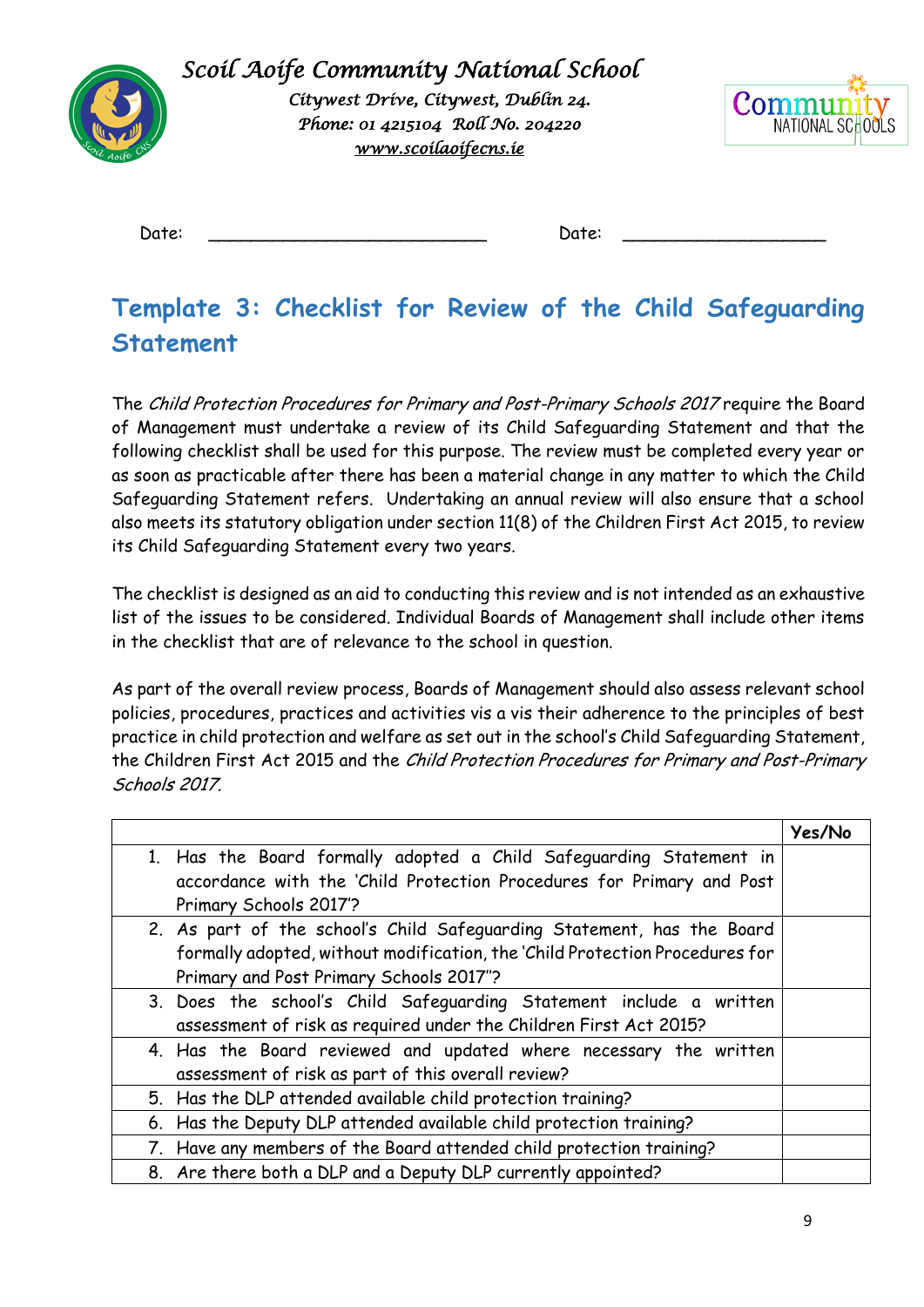



|                                                                                 | Yes/No |
|---------------------------------------------------------------------------------|--------|
| 9. Are the relevant contact details (Tusla and An Garda Síochána) to hand?      |        |
| 10. Has the Board arrangements in place to communicate the school's Child       |        |
| Safeguarding Statement to new school personnel?                                 |        |
| 11. Is the Board satisfied that all school personnel have been made aware of    |        |
| their responsibilities under the 'Child Protection Procedures for Primary and   |        |
| Post Primary Schools 2017' and the Children First Act 2015?                     |        |
| 12. Has the Board received a Principal's Child Protection Oversight Report at   |        |
| each Board meeting held since the last review was undertaken?                   |        |
| 13. Since the Board's last review, was the Board informed of any child          |        |
| protection reports made to Tusla/An Garda Síochána by the DLP?                  |        |
| 14. Since the Board's last review, was the Board informed of any cases where    |        |
| the DLP sought advice from Tusla/and as a result of this advice, no report      |        |
| to the HSE was made?                                                            |        |
| 15. Since the Board's last review, was the Board informed of any cases where    |        |
| an allegation of abuse or neglect was made against any member of school         |        |
| personnel?                                                                      |        |
| 16. Has the Board been provided with and reviewed all documents relevant to     |        |
| the Principal's Child Protection Oversight Report?                              |        |
| 17. Is the Board satisfied that the child protection procedures in relation to  |        |
| the making of reports to Tusla/An Garda Síochána were appropriately             |        |
| followed in each case reviewed?                                                 |        |
| 18. Is the Board satisfied that, since the last review, all appropriate actions |        |
| are being or have been taken in respect of any member of school personnel       |        |
| against whom an allegation of abuse or neglect has been made?*                  |        |
| 19. Were child protection matters reported to the Board appropriately           |        |
| recorded in the Board minutes?                                                  |        |
| 20. Is the Board satisfied that all records relating to child protection are    |        |
| appropriately filed and stored securely?                                        |        |
| 21. Has the Board been notified by any parent in relation to that parent not    |        |
| receiving the standard notification required under section 5.6 of the 'Child    |        |
| Protection Procedures for Primary and Post Primary Schools 2017'                |        |
| 22. In relation to any cases identified at question 21 above, has the Board     |        |
| ensured that any notifications required section 5.6 of the 'Child Protection    |        |
| Procedures for Primary and Post Primary Schools 2017' were subsequently         |        |
| issued by the DLP?                                                              |        |
| 23. Has the Board ensured that the Parents' Association (if any), has been      |        |
| provided with the school's Child Safeguarding Statement?                        |        |
| 24. Has the Board ensured that the patron has been provided with the school's   |        |
| Child Safeguarding Statement?                                                   |        |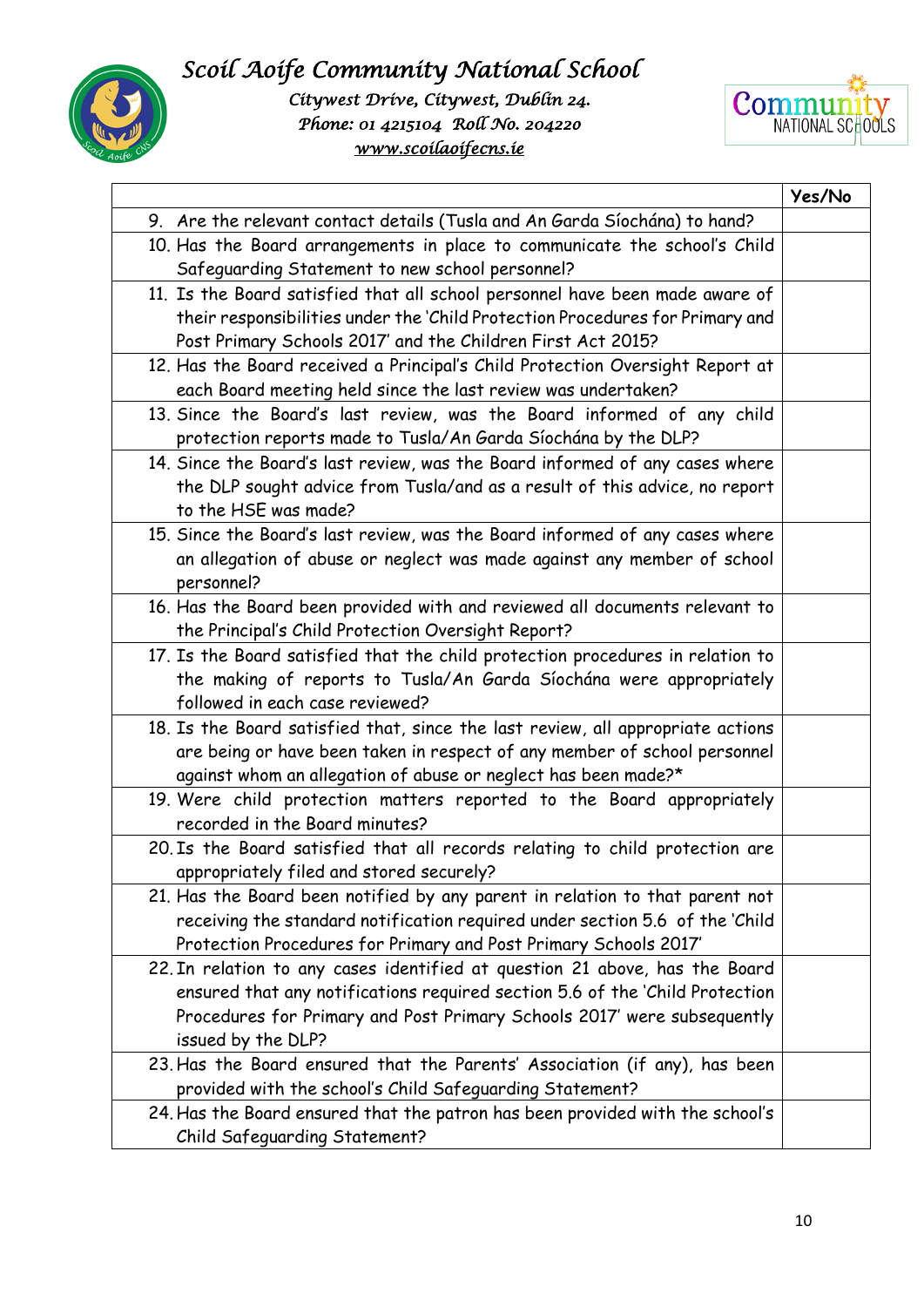



|                                                                                                                                                                                                                                                                                   | Yes/No |
|-----------------------------------------------------------------------------------------------------------------------------------------------------------------------------------------------------------------------------------------------------------------------------------|--------|
| 25. Has the Board ensured that the school's Child Safeguarding Statement is<br>available to parents on request?                                                                                                                                                                   |        |
| 26. Has the Board ensured that the Stay Safe programme is implemented in full<br>in the school? (applies to primary schools)                                                                                                                                                      |        |
| 27. Has the Board ensured that the Wellbeing Programme for Junior Cycle<br>students is implemented in full in the school? (applies to post- primary<br>schools)                                                                                                                   |        |
| 28. Has the Board ensured that the SPHE curriculum is implemented in full in<br>the school?                                                                                                                                                                                       |        |
| 29. Is the Board satisfied that the statutory requirements for Garda Vetting<br>have been met in respect of all school personnel (employees and volunteers)?<br>*                                                                                                                 |        |
| 30. Is the Board satisfied that the Department's requirements in relation to<br>the provision of a child protection related statutory declaration and<br>associated form of undertaking have been met in respect of persons<br>appointed to teaching and non-teaching positions?* |        |
| 31. Is the Board satisfied that, from a child protection perspective, thorough<br>recruitment and selection procedures are applied by the school in relation<br>to all school personnel (employees and volunteers)?*                                                              |        |
| 32. Has the Board considered and addressed any complaints or suggestions for<br>improvements regarding the school's Child Safeguarding Statement?                                                                                                                                 |        |
| 33. Has the Board sought the feedback of parents in relation to the school's<br>compliance with the requirements of the child safeguarding requirements<br>of the 'Child Protection Procedures for Primary and Post Primary Schools<br>2017'                                      |        |
| 34. Has the Board sought the feedback of pupils in relation to the school's child<br>safeguarding arrangements?                                                                                                                                                                   |        |
| 35. Is the Board satisfied that the 'Child Protection Procedures for Primary<br>and Post Primary Schools 2017' are being fully and adequately implemented<br>by the school?                                                                                                       |        |
| 36. Has the Board identified any aspects of the school's Child Safeguarding<br>Statement and/or its implementation that require further improvement?                                                                                                                              |        |
| 37. Has the Board put in place an action plan containing appropriate timelines to<br>address those aspects of the school's Child Safeguarding Statement and/or<br>its implementation that have been identified as requiring further<br>improvement?                               |        |
| 38. Has the Board ensured that any areas for improvement that that were<br>identified in any previous review of the school's Child Safeguarding<br>Statement have been adequately addressed?                                                                                      |        |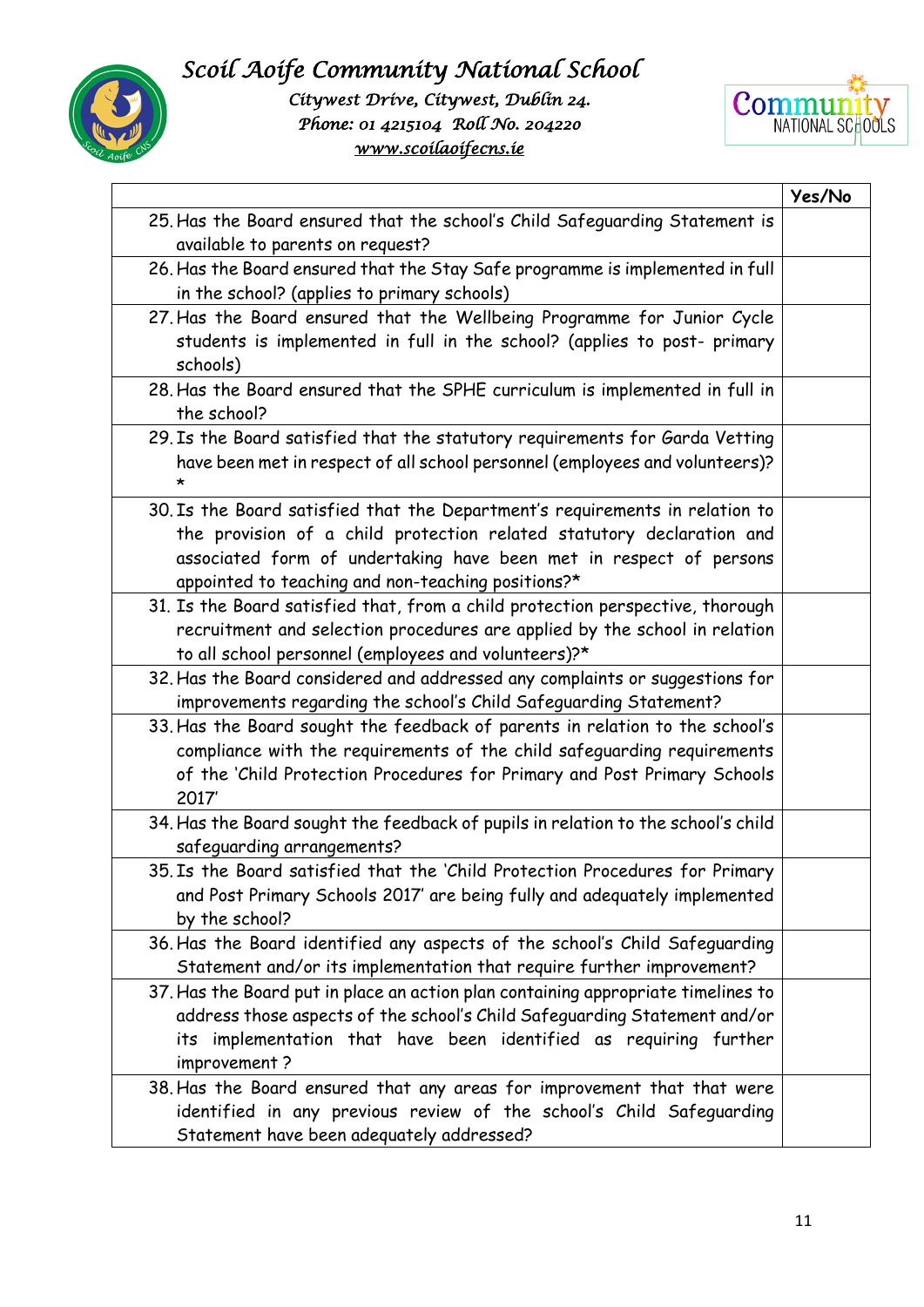



\*In schools where the ETB is the employer the responsibility for meeting the employer's requirements rests with the ETB concerned. In such cases, this question should be completed following consultation with the ETB.

| Chairperson, Board of Management |                                                                                                                                                                                                                                |  |
|----------------------------------|--------------------------------------------------------------------------------------------------------------------------------------------------------------------------------------------------------------------------------|--|
|                                  | Date the contract of the contract of the contract of the contract of the contract of the contract of the contract of the contract of the contract of the contract of the contract of the contract of the contract of the contr |  |

Principal/Secretary to the Board of Management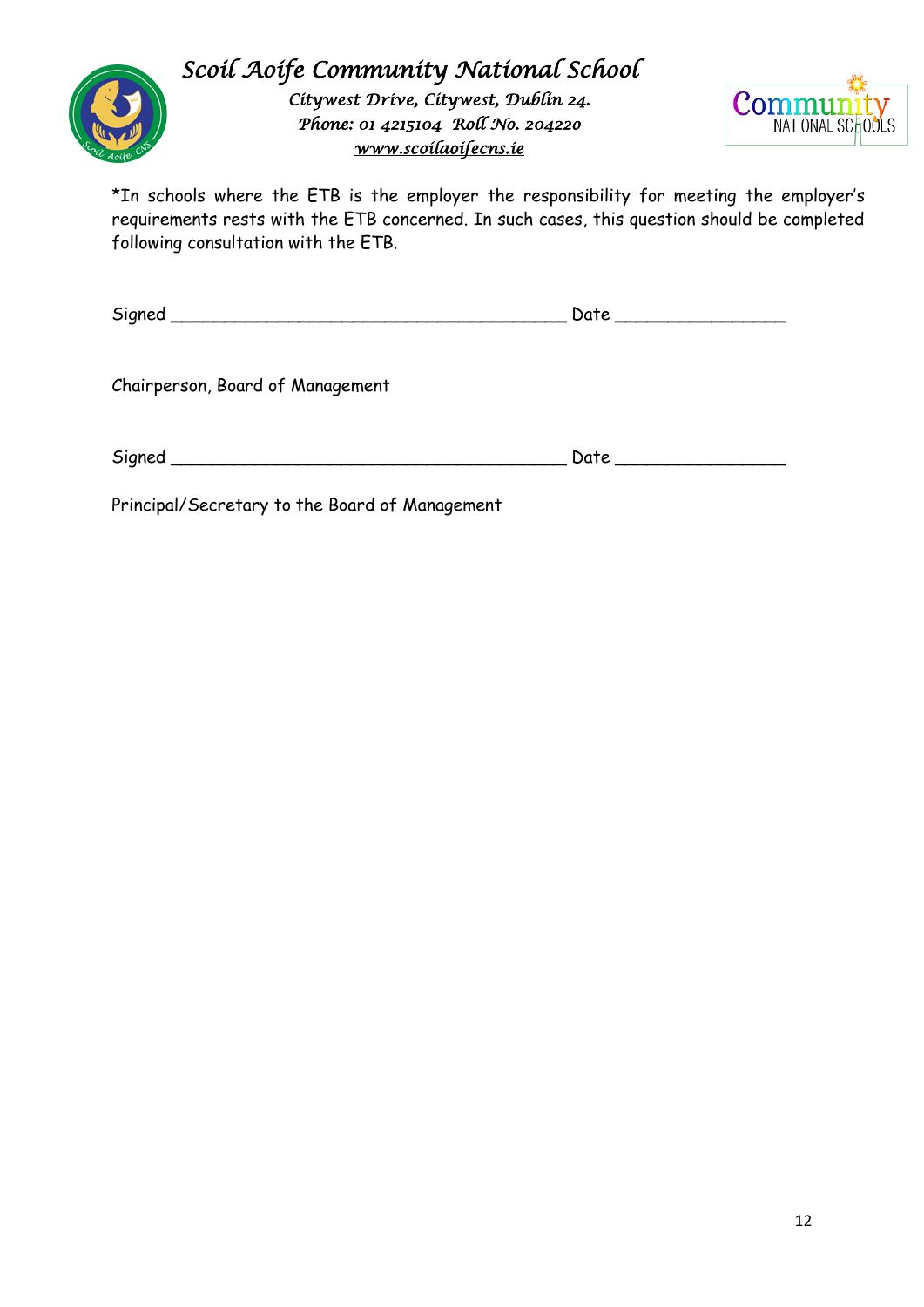

*Scoil Aoife Community National School Citywest Drive, Citywest, Dublin 24.* 

*Phone: 01 4215104 Roll No. 20422o www.scoilaoifecns.ie* 



# **Template 4: Notification regarding the Board of Management's review of the Child Safeguarding Statement**

| - |  |
|---|--|
|   |  |
|   |  |
|   |  |
|   |  |

The Board of Management of \_\_\_\_\_\_\_\_\_\_\_\_\_\_\_\_\_\_\_\_\_\_\_\_\_\_ wishes to inform you that:

- The Board of Management's annual review of the school's Child Safeguarding Statement was completed at the Board meeting of \_\_\_\_\_\_\_\_\_\_\_\_\_\_\_ [date].
- This review was conducted in accordance with the "Checklist for Review of the Child Safeguarding Statement" published on the Department's 'website [www.education.ie](http://www.education.ie/)

| Signed | )nte<br>---- |  |
|--------|--------------|--|
|        |              |  |

Chairperson, Board of Management

Signed \_\_\_\_\_\_\_\_\_\_\_\_\_\_\_\_\_\_\_\_\_\_\_\_\_\_\_\_\_\_\_\_\_\_\_\_\_ Date \_\_\_\_\_\_\_\_\_\_\_\_\_\_\_\_

Principal/Secretary to the Board of Management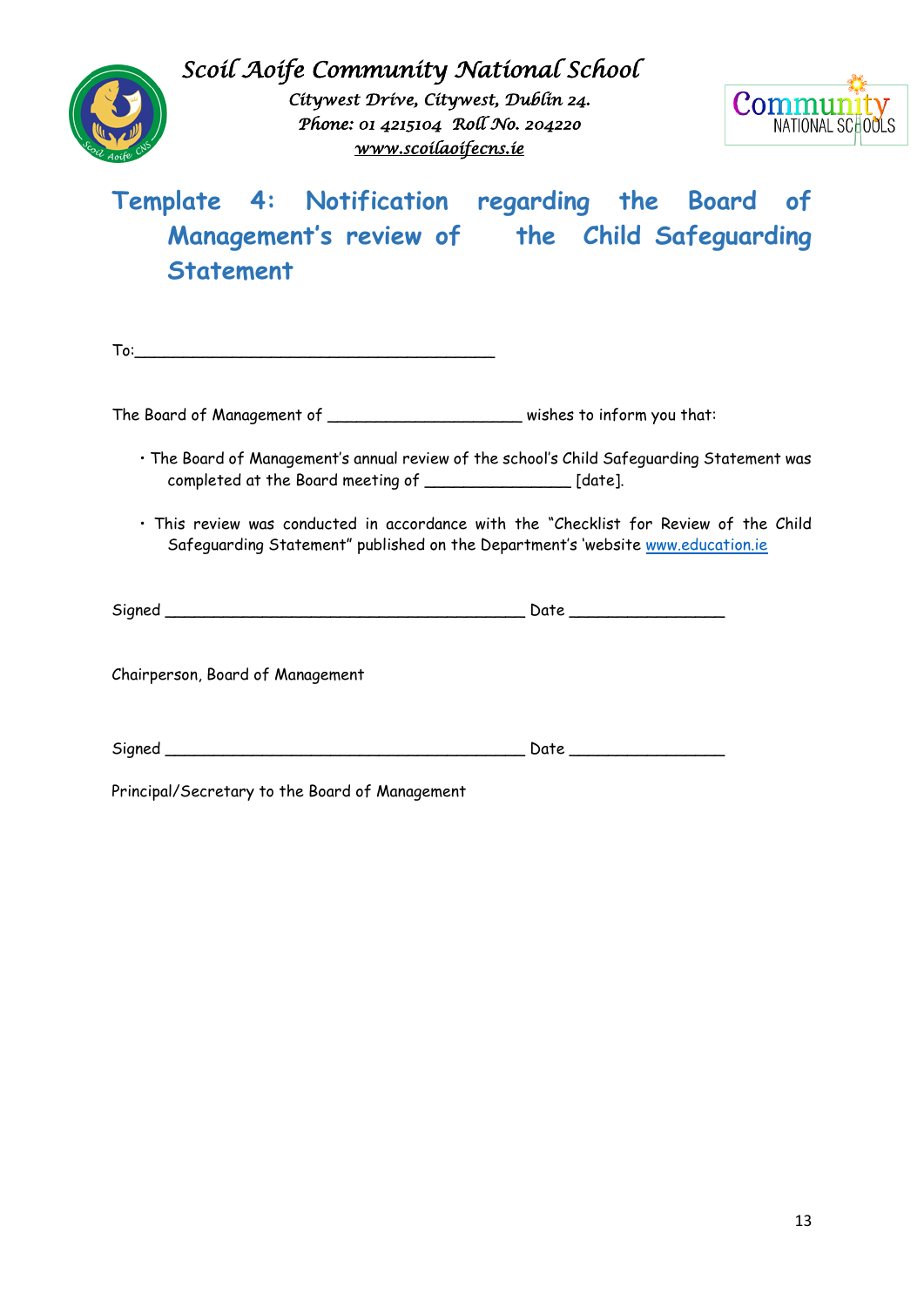

*Citywest Drive, Citywest, Dublin 24. Phone: 01 4215104 Roll No. 20422o www.scoilaoifecns.ie* 



### **Examples of activities, risks and procedures**

The examples listed in this document are provided to assist schools in undertaking their risk assessment under the Children First Act, 2015. Schools should note that this list of examples is not intended to be exhaustive. It is the responsibility of each school to ensure, as far as possible, that any other risks and procedures that are relevant to its own particular circumstances are identified and specified in the written risk assessment and that adequate procedures are in place to address all risks identified.

It is acknowledged that schools already have in place a range of policies, practices and procedures to mitigate the risk of harm to children while they are participating in the activities of the school and that some school activities will carry low or minimal risks of harm compared to others. In the context of the risk assessment that must be undertaken by schools, the Children First Act, 2015 refers to risk as "any potential for harm". Therefore, it is important that, as part of its risk assessment process, each school lists and reviews all of its various activities (which shall include identifying those that may carry low risk of harm as well as those that carry higher risks of harm). Doing so will help the school to (1) identify, as required under the Children First Act, 2015, any risks of harm that may exist in respect of the school's activities, (2) identify and assess the adequacy of the various procedures already in place to manage those risks of harm and (3) identify and put in place any such additional procedures as are considered necessary to manage any risk identified.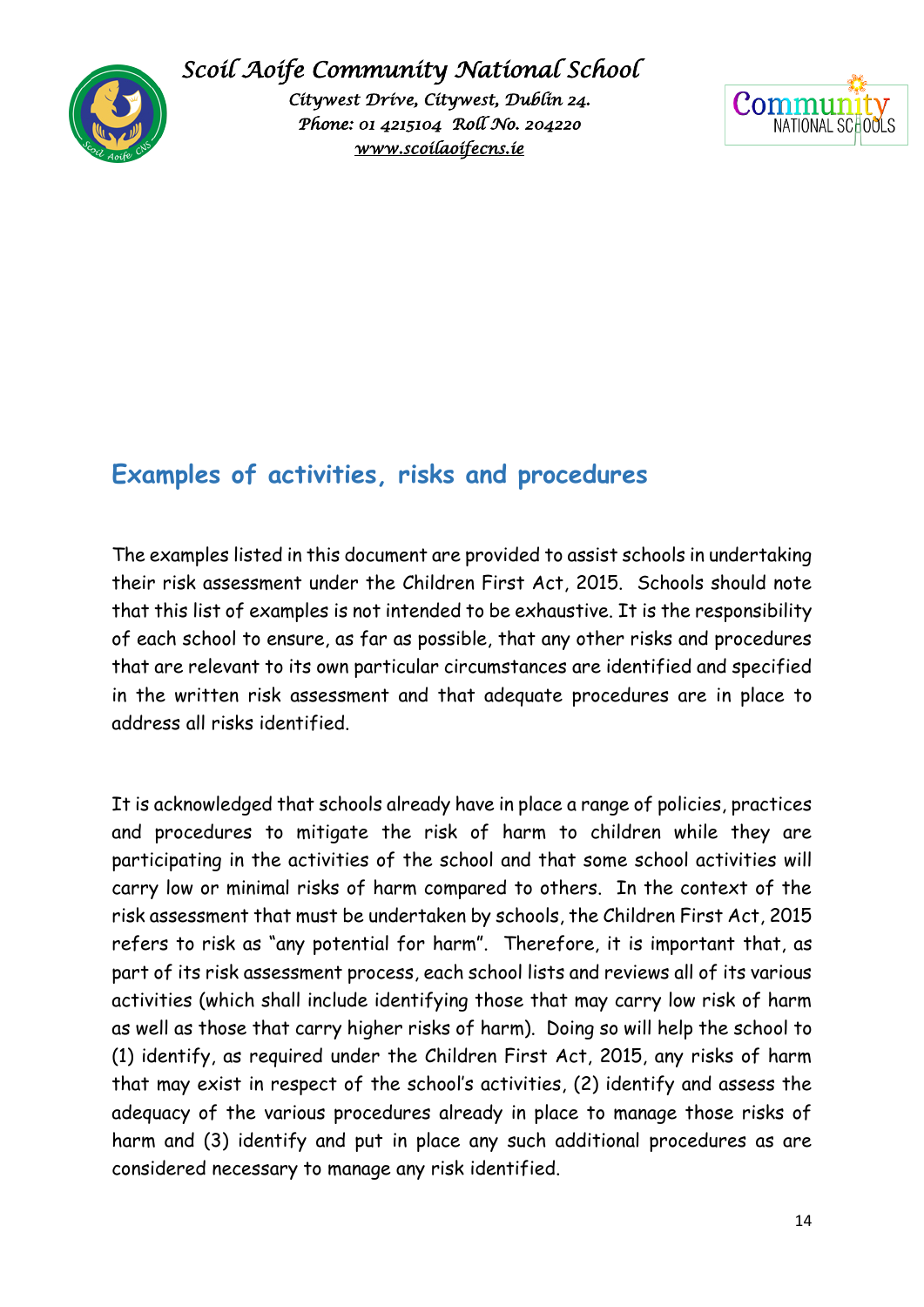



Important Note: It should be noted that risk in the context of this risk assessment is the risk of "harm" as defined in the Children First Act, 2015 and not general health and safety risk. The definition of harm is set out in chapter 4 of the Child Protection Procedures for Primary and Post-Primary Schools 2017.

#### **Examples of School Activities**

- Daily arrival and dismissal of pupils
- Recreation breaks for pupils
- Classroom teaching
- One-to-one teaching
- One-to-one counselling
- Outdoor teaching activities
- Sporting Activities
- School outings
- School trips involving overnight stay
- School trips involving foreign travel
- Use of toilet/changing/shower areas in schools
- Provision of residential facilities for boarders
- Annual Sports Day
- Fundraising events involving pupils
- Use of off-site facilities for school activities
- School transport arrangements including use of bus escorts
- Care of children with special educational needs, including intimate care where needed,
- Care of any vulnerable adult students, including intimate care where needed
- Management of challenging behaviour amongst pupils, including appropriate use of restraint where required
- Administration of Medicine
- Administration of First Aid
- Curricular provision in respect of SPHE, RSE, Stay Safe
- Prevention and dealing with bullying amongst pupils
- Training of school personnel in child protection matters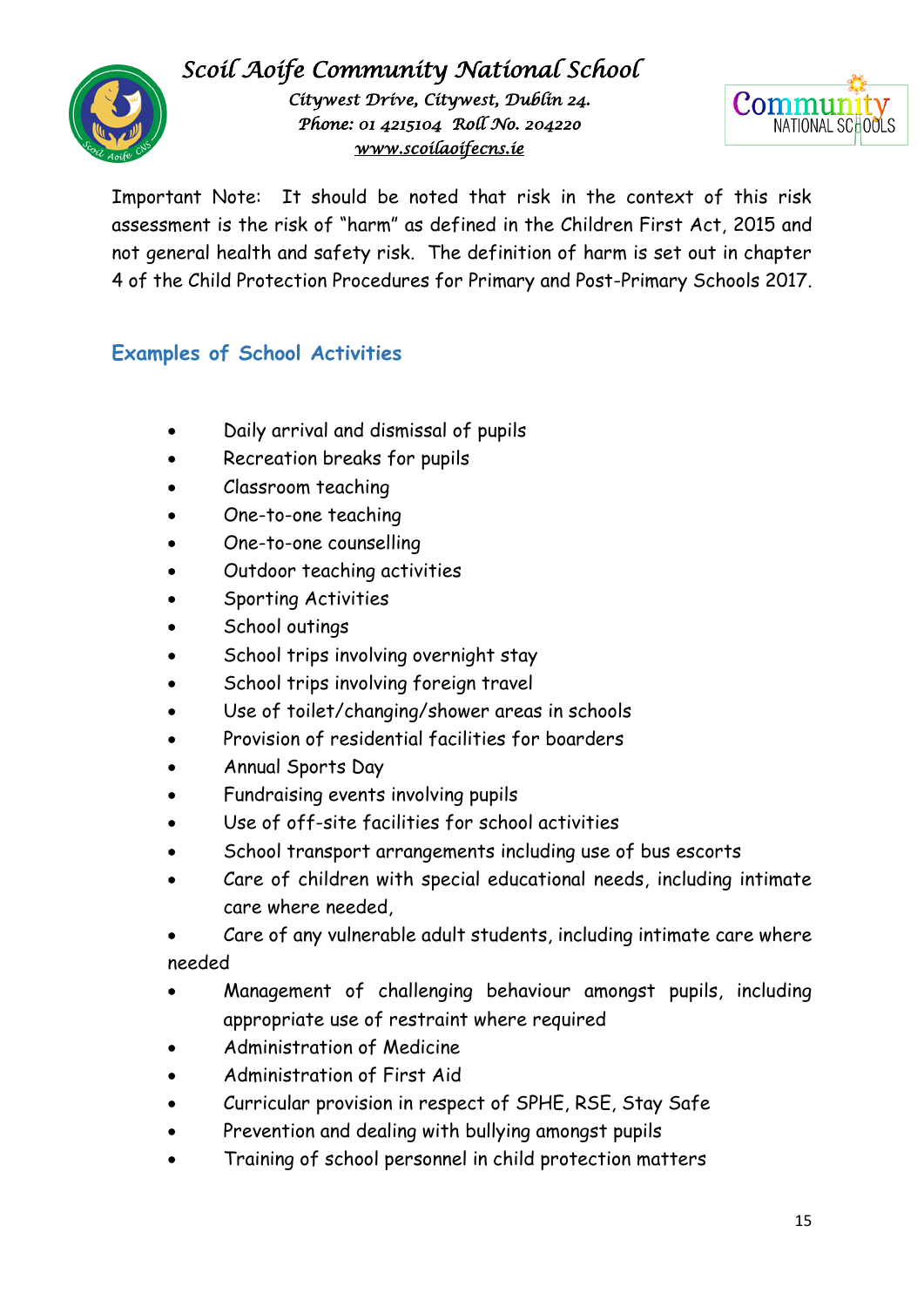



- Use of external personnel to supplement curriculum
- Use of external personnel to support sports and other extracurricular activities
- Care of pupils with specific vulnerabilities/ needs such as
	- Pupils from ethnic minorities/migrants
	- Members of the Traveller community
	- Lesbian, gay, bisexual or transgender (LGBT) children
	- Pupils perceived to be LGBT
	- Pupils of minority religious faiths
	- Children in care
	- Children on CPNS
- Recruitment of school personnel including
	- Teachers/SNA's
	- Caretaker/Secretary/Cleaners
	- Sports coaches
	- External Tutors/Guest Speakers
	- Volunteers/Parents in school activities
	- Visitors/contractors present in school during school hours
	- Visitors/contractors present during after school activities
- Participation by pupils in religious ceremonies/religious instruction external to the school
- Use of Information and Communication Technology by pupils in school
- Application of sanctions under the school's Code of Behaviour including detention of pupils, confiscation of phones etc.
- Students participating in work experience in the school
- Students from the school participating in work experience elsewhere
- Student teachers undertaking training placement in school
- Use of video/photography/other media to record school events
- After school use of school premises by other organisations
- Use of school premises by other organisation during school day
- Breakfast club
- Homework club/evening study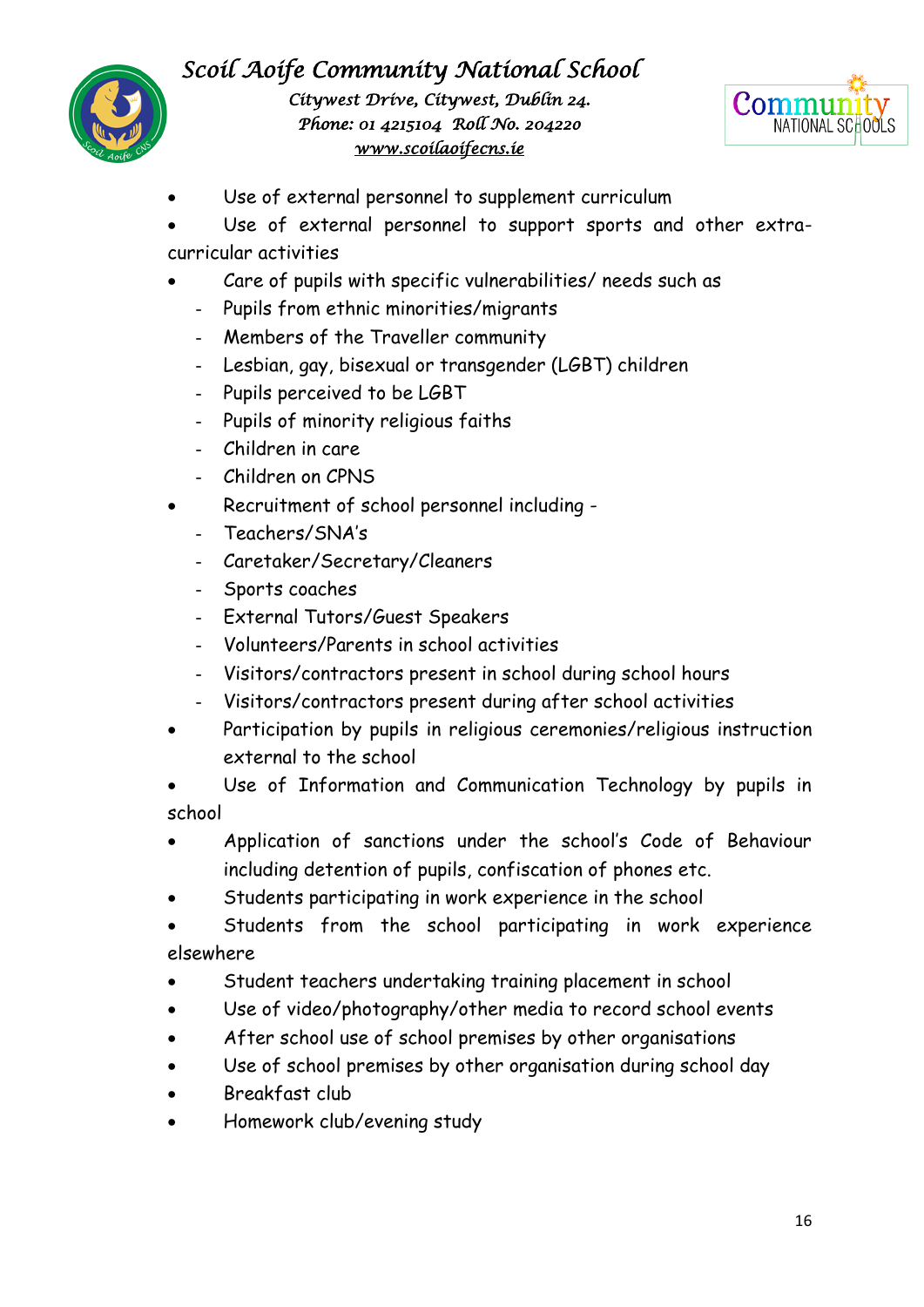

*Citywest Drive, Citywest, Dublin 24. Phone: 01 4215104 Roll No. 20422o www.scoilaoifecns.ie* 



**Examples of Risks of Harm**

- Risk of harm not being recognised by school personnel
- Risk of harm not being reported properly and promptly by school personnel

 Risk of child being harmed in the school by a member of school personnel

- Risk of child being harmed in the school by another child
- Risk of child being harmed in the school by volunteer or visitor to the school
- Risk of child being harmed by a member of school personnel, a member of staff of another organisation or other person while child participating in out of school activities e.g. school trip, swimming lessons
- Risk of harm due to bullying of child
- Risk of harm due to inadequate supervision of children in school
- Risk of harm due to inadequate supervision of children while attending out of school activities
- Risk of harm due to inappropriate relationship/communications between child and another child or adult
- Risk of harm due to children inappropriately accessing/using computers, social media, phones and other devices while at school
- Risk of harm to children with SEN who have particular vulnerabilities
- Risk of harm to child while a child is receiving intimate care
- Risk of harm due to inadequate code of behaviour
- Risk of harm in one-to-one teaching, counselling, coaching situation
- Risk of harm caused by member of school personnel communicating with pupils in appropriate manner via social media, texting, digital device or other manner
- Risk of harm caused by member of school personnel accessing/circulating inappropriate material via social media, texting, digital device or other manner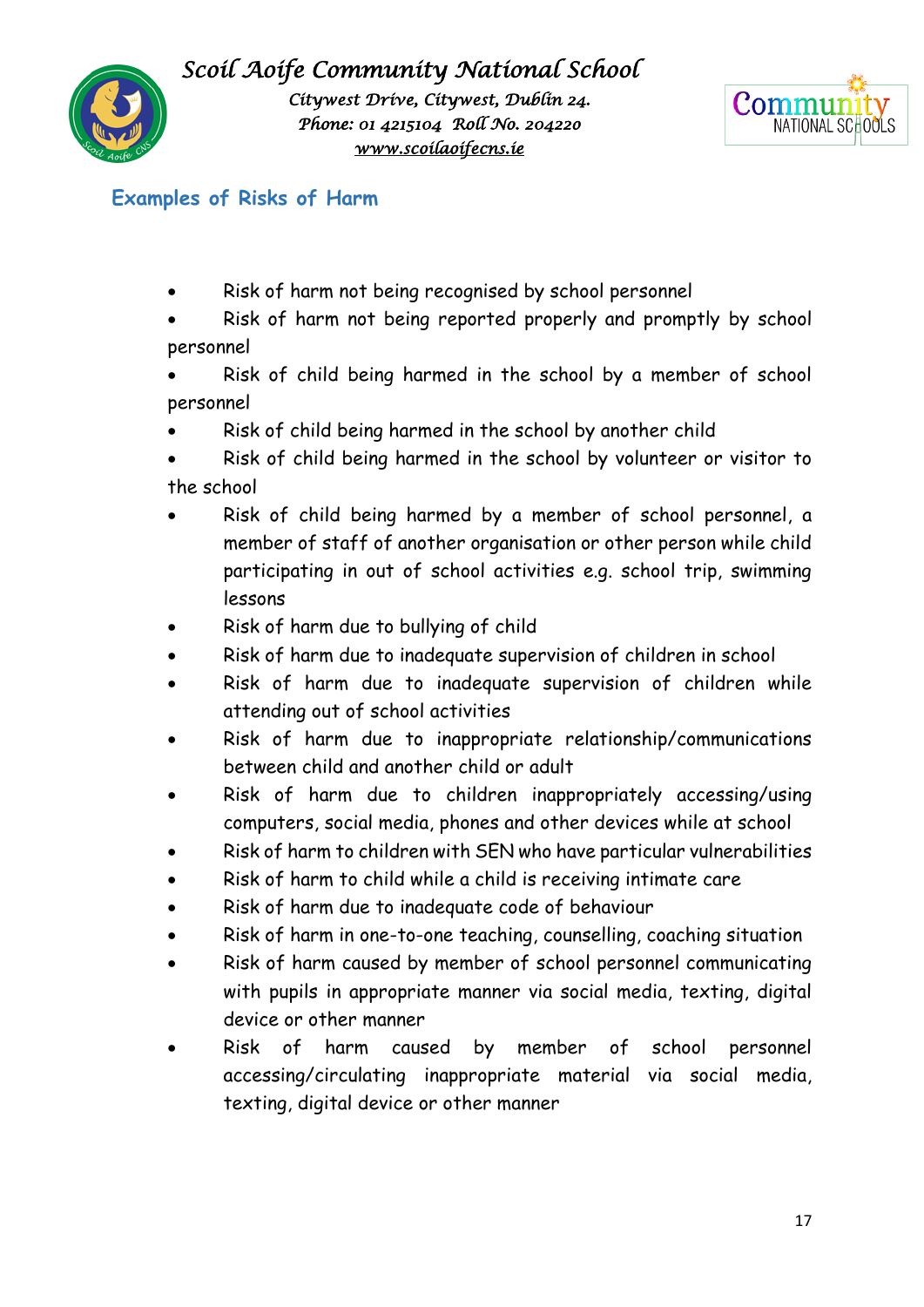

*Citywest Drive, Citywest, Dublin 24. Phone: 01 4215104 Roll No. 20422o www.scoilaoifecns.ie* 

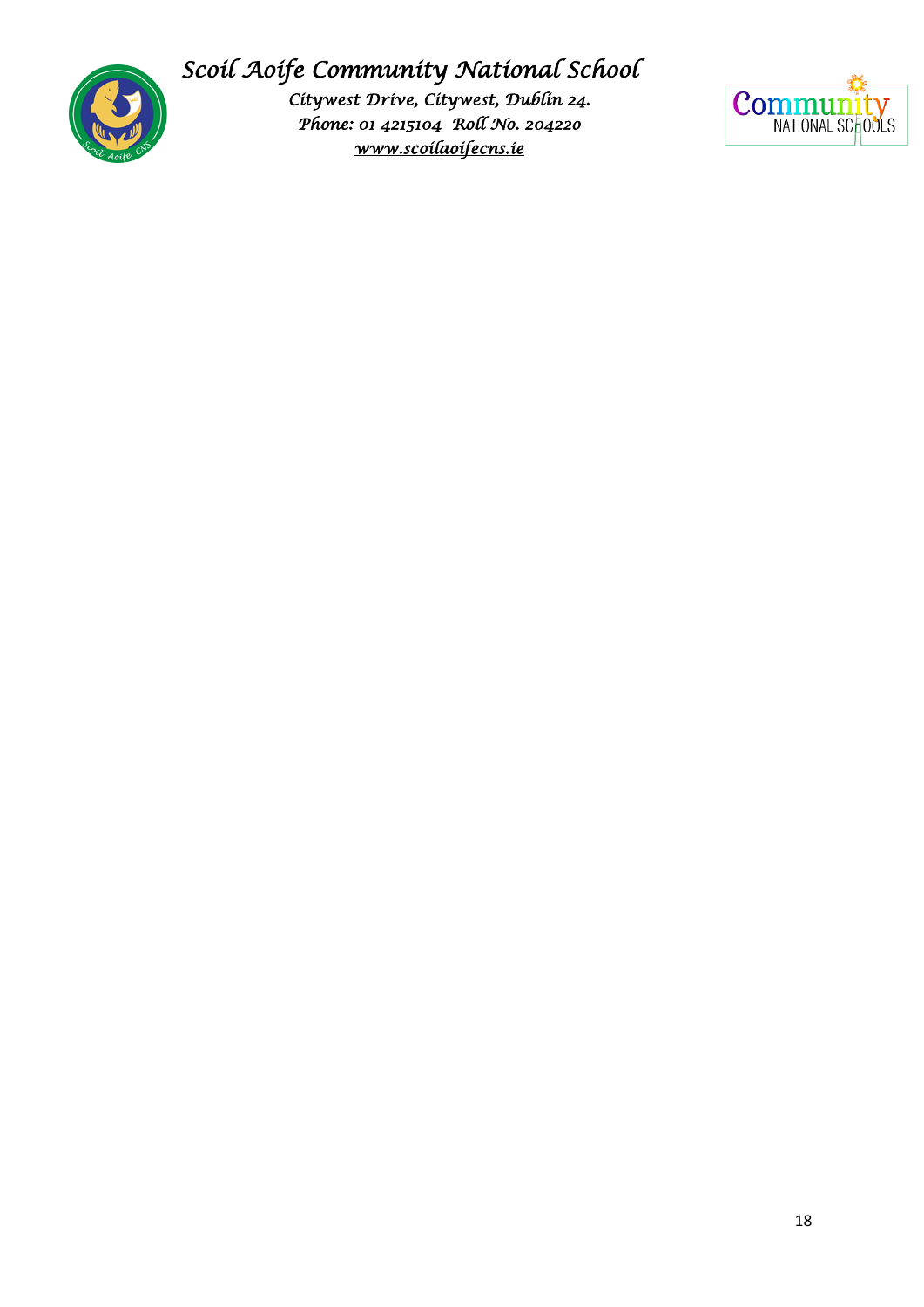



**Examples of Procedures to address risks of harm**

- All school personnel are provided with a copy of the school's Child Safeguarding Statement
- The Child Protection Procedures for Primary and Post-Primary Schools 2017 are made available to all school personnel
- School Personnel are required to adhere to the Child Protection Procedures for Primary and Post-Primary Schools 2017 and all registered teaching staff are required to adhere to the Children First Act 2015
- The school implements in full the Stay Safe Programme
- The school implements in full the SPHE curriculum
- The school implements in full the Wellbeing Programme at Junior Cycle
- The school has an Anti-Bullying Policy which fully adheres to the requirements of the Department's Anti-Bullying Procedures for Primary and Post-Primary Schools
- The school has a yard/playground supervision policy to ensure appropriate supervision of children during, assembly, dismissal and breaks and in respect of specific areas such as toilets, changing rooms etc.
- The school has in place a policy and clear procedures in respect of school outings
- The school has a Health and safety policy
- The school adheres to the requirements of the Garda vetting legislation and relevant DES circulars in relation to recruitment and Garda vetting
- The school has a codes of conduct for school personnel (teaching and non-teaching staff)
- The school complies with the agreed disciplinary procedures for teaching staff
- The school has a Special Educational Needs policy
- The school has an intimate care policy/plan in respect of students who require such care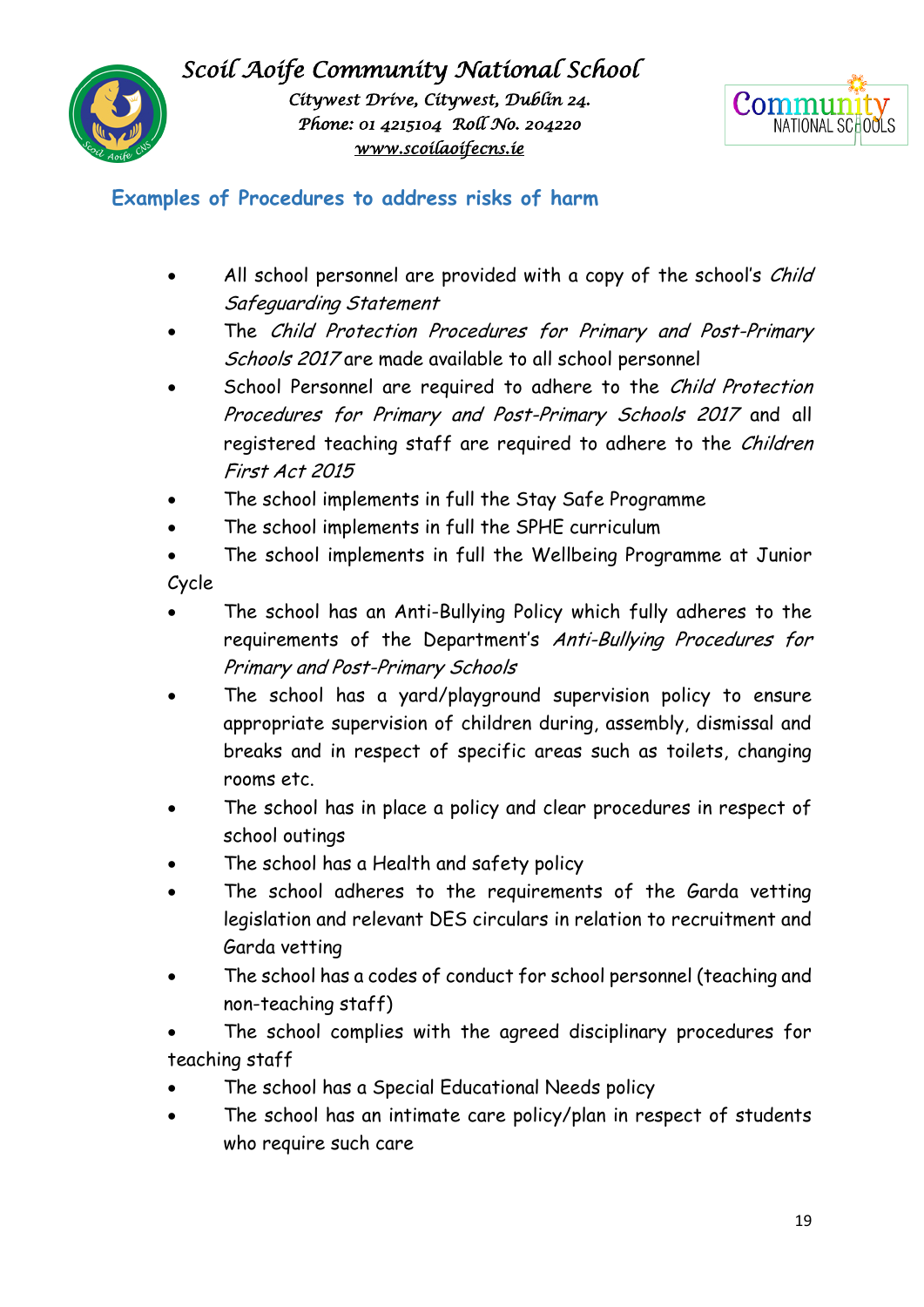



- The school has in place a policy and procedures for the administration of medication to pupils
- The school
	- o Has provided each member of school staff with a copy of the school's Child Safeguarding Statement
	- o Ensures all new staff are provided with a copy of the school's Child Safeguarding Statement
	- o Encourages staff to avail of relevant training
	- o Encourages board of management members to avail of relevant training
	- o Maintains records of all staff and board member training
- The school has in place a policy and procedures for the administration of First Aid
- The school has in place a code of behaviour for pupils
- The school has in place an ICT policy in respect of usage of ICT by pupils
- The school has in place a mobile phone policy in respect of usage of mobile phones by pupils
- The school has in place a Critical Incident Management Plan
- The school has in place a Home School Liaison policy and related procedures
- The school has in place a policy and procedures for the use of external persons to supplement delivery of the curriculum
- The school has in place a policy and procedures for the use of external sports coaches
- The school has in place a policy and clear procedures for one-to-one teaching activities
- The school has in place a policy and procedures for one-to-one counselling
- The school has in place a policy and procedures in respect of student teacher placements
- The school has in place a policy and procedures in respect of students undertaking work experience in the school
- The school has in place a policy and procedures in respect of pupils of the school undertaking work experience in external organisations